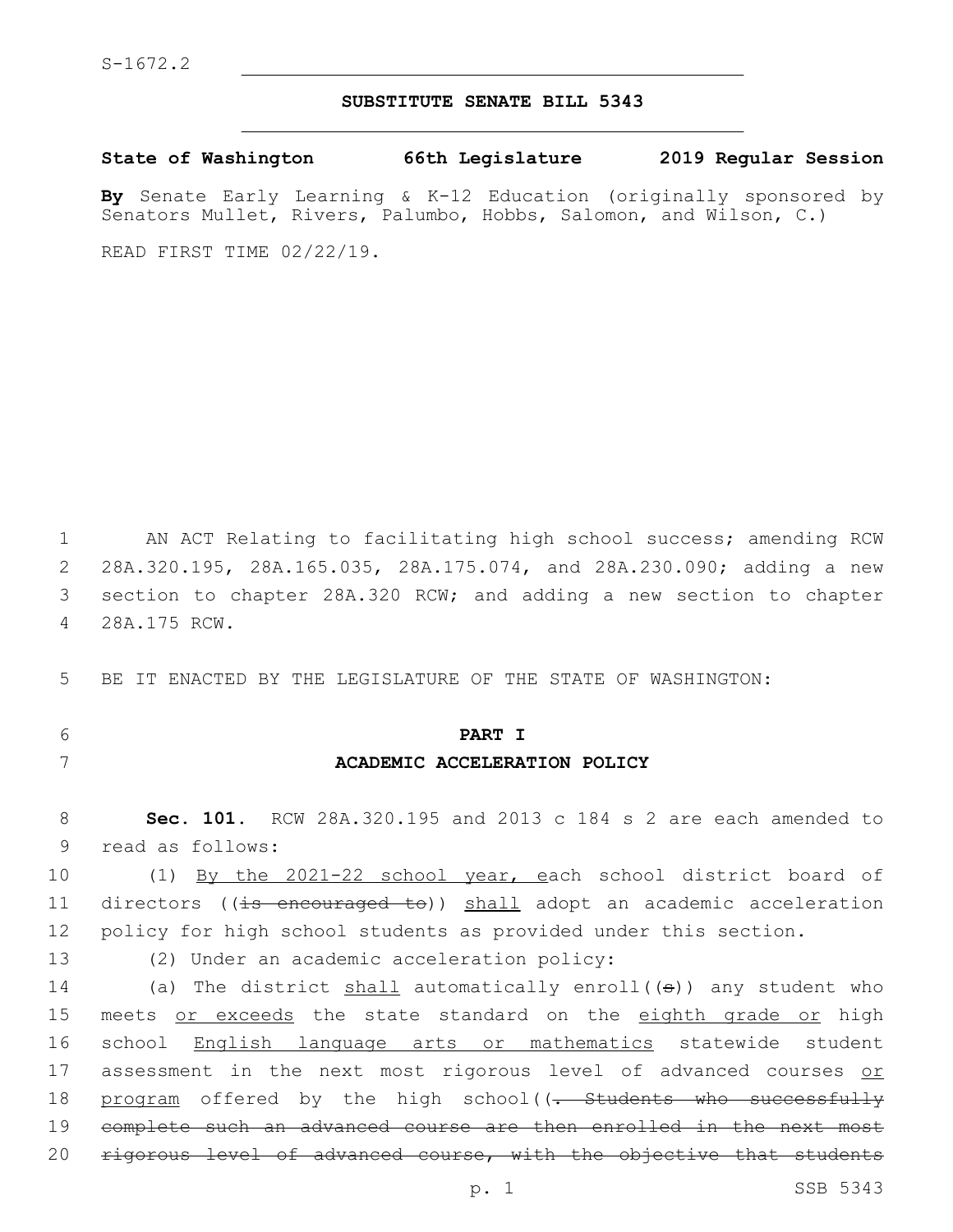1 will eventually be automatically enrolled in courses that offer the 2 opportunity to earn dual credit for high school and college)) that 3 aligns with the student's high school and beyond plan goals.

 (b) Each school district may include additional eligibility criteria for students to participate in the academic acceleration policy so long as the district criteria does not create inequities among student groups in the advanced course or program.

8 (3)(a) The subject matter of the advanced courses or program in 9 which  $(\theta)$  a student is automatically enrolled depends on the 10 content area or areas of the ((statewide student)) assessments where 11 the student has met or exceeded the state standard under subsection 12 (2) of this section. ((Students who meet the state standard on both 13 end-of-course mathematics assessments are considered to have met the 14 state standard for high school mathematics.))

15 (b) Students who meet or exceed the state standard ((in both 16 reading and writing)) on the English language arts statewide student 17 assessment are eligible for enrollment in advanced courses in 18 English, social studies, humanities, and other related subjects.

19 (c) Students who meet or exceed the state standard on the 20 mathematics statewide student assessment are eligible for enrollment 21 in advanced courses in mathematics.

22 (d) Beginning in the 2021-22 school year, students who meet or 23 exceed the state standard on the Washington comprehensive assessment 24 of science are eligible for enrollment in advanced courses in 25 science.

 (4)(a) Students who successfully complete an advanced course in accordance with subsection (3) of this section are then enrolled in the next most rigorous level of advanced course that aligns with the student's high school and beyond plan.

 (b) Students who successfully complete the advanced course in accordance with this subsection are then enrolled in the next most 32 rigorous level of advanced course with the objective that students will eventually be automatically enrolled in courses that offer the opportunity to earn dual credit for high school and college.

35 (5) The district must notify students and parents or guardians 36 regarding the academic acceleration policy and the advanced courses 37 or programs available to students, including dual credit courses or 38 programs.

39  $((+d))$   $(6)$  The district must provide a parent or quardian of a 40 high school student with an opportunity to opt the student out of the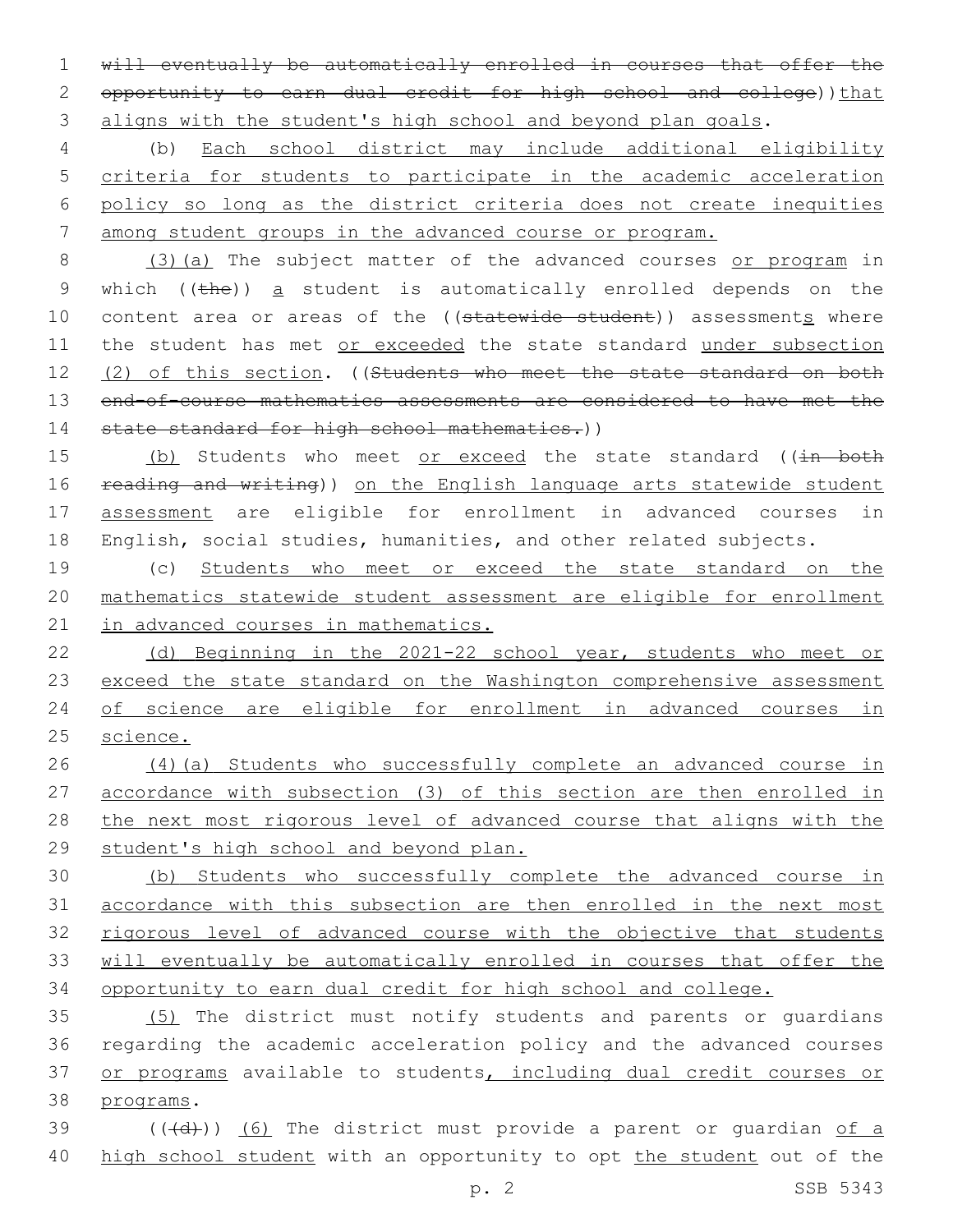1 academic acceleration policy and enroll ((a)) the student in an alternative course or program that aligns with the student's high 3 school and beyond plan goals.

 NEW SECTION. **Sec. 102.** A new section is added to chapter 5 28A.320 RCW to read as follows:

 (1) Notwithstanding the dual credit requirements established in RCW 28A.320.195, 28A.320.196, 28A.600.290, and 28B.15.821, each school district shall enroll any student in a dual credit course or program who wants to enroll in a dual credit course or program.

 (2) For the purposes of this section, "a dual credit course or program" means a course or program administered by either an institution of higher education or a high school, through which a high school student who has not yet received the credits required for a high school diploma, enrolls in a course or program to simultaneously earn high school and college credit.

 (3) In addition to the state funding provided under RCW 28A.320.196 and 28A.600.310 through 28A.600.400, the state must allocate funding to the superintendent of public instruction to provide for the registration and exam fees for exam-based dual credit courses for each student who is enrolled in a dual credit course or program and is eligible for free or reduced-price meals.

#### **PART II**

## **DROPOUT PREVENTION PROGRAMS**

 **Sec. 201.** RCW 28A.165.035 and 2018 c 75 s 7 are each amended to 25 read as follows:

 (1) Use of best practices that have been demonstrated through research to be associated with increased student achievement magnifies the opportunities for student success. To the extent they are included as a best practice or strategy in one of the state menus or an approved alternative under this section or RCW 28A.655.235, the following are services and activities that may be supported by the 32 learning assistance program:

(a) Extended learning time opportunities occurring:

34 (i) Before or after the regular school day;

35 (ii) On Saturday; and

- 36 (iii) Beyond the regular school year;
- 37 (b) Services under RCW 28A.320.190;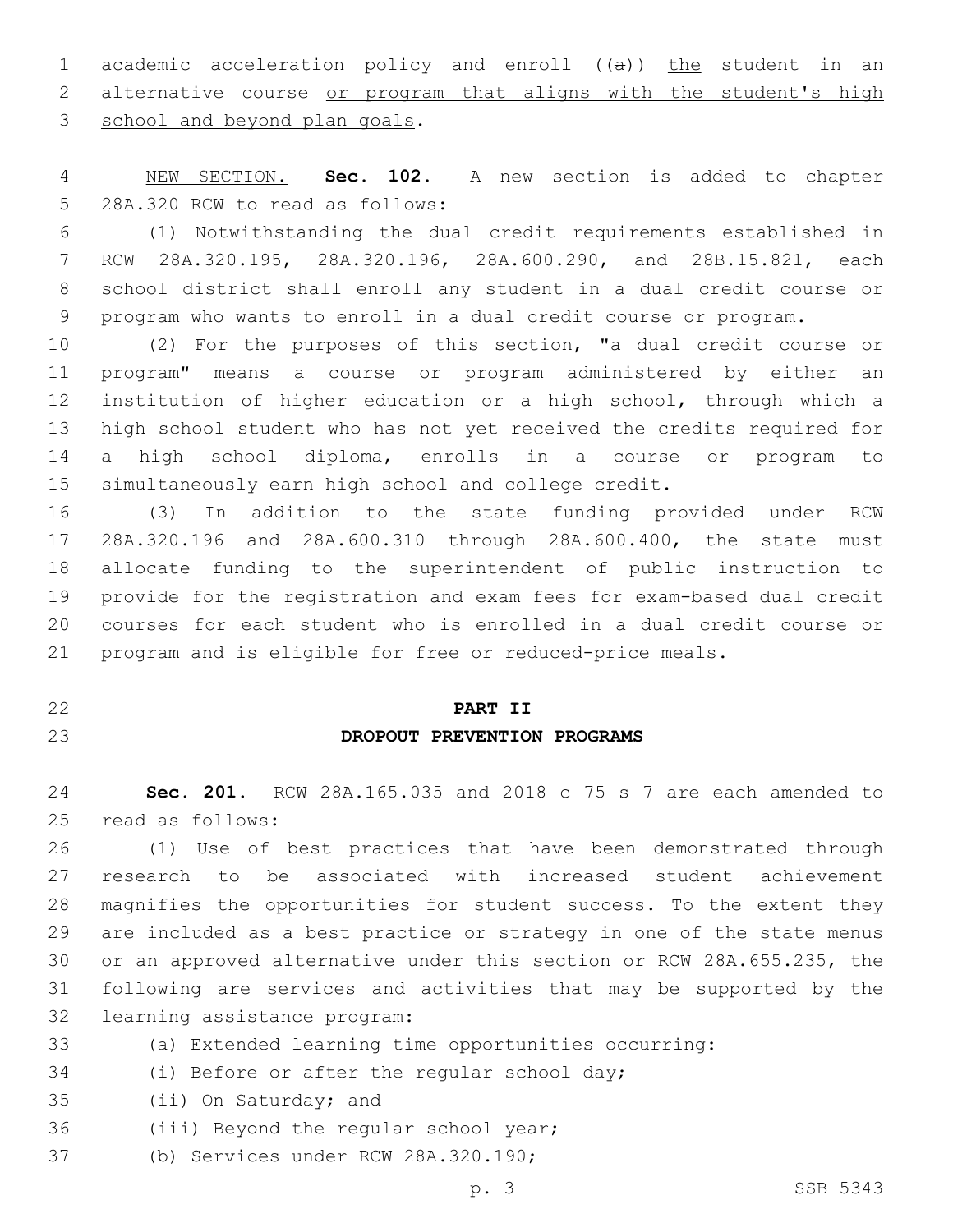(c) Professional development for certificated and classified 2 staff that focuses on:

(i) The needs of a diverse student population;3

 (ii) Specific literacy and mathematics content and instructional 5 strategies; and

 (iii) The use of student work to guide effective instruction and 7 appropriate assistance;

 (d) Consultant teachers to assist in implementing effective 9 instructional practices by teachers serving participating students;

(e) Tutoring support for participating students;

 (f) Outreach activities and support for parents of participating students, including employing parent and family engagement 13 coordinators; and

 (g) Up to five percent of a district's learning assistance program allocation may be used for development of partnerships with community-based organizations, educational service districts, and other local agencies to deliver academic and nonacademic supports to participating students who are significantly at risk of not being successful in school to reduce barriers to learning, increase student engagement, and enhance students' readiness to learn. The school board must approve in an open meeting any community-based organization or local agency before learning assistance funds may be 23 expended.

 (2) In addition to the state menu developed under RCW 28A.655.235, the office of the superintendent of public instruction shall convene a panel of experts, including the Washington state institute for public policy, to develop additional state menus of best practices and strategies for use in the learning assistance program to assist struggling students at all grade levels in English language arts and mathematics and reduce disruptive behaviors in the classroom. The office of the superintendent of public instruction shall publish the state menus by July 1, 2015, and update the state 33 menus by each July 1st thereafter.

 (3)(a) Beginning in the 2016-17 school year, except as provided 35 in (b) or (c) of this subsection, school districts must use a practice or strategy that is on a state menu developed under subsection (2) of this section or RCW 28A.655.235.

 (b) Beginning in the 2016-17 school year, school districts may use a practice or strategy that is not on a state menu developed under subsection (2) of this section for two school years initially.

p. 4 SSB 5343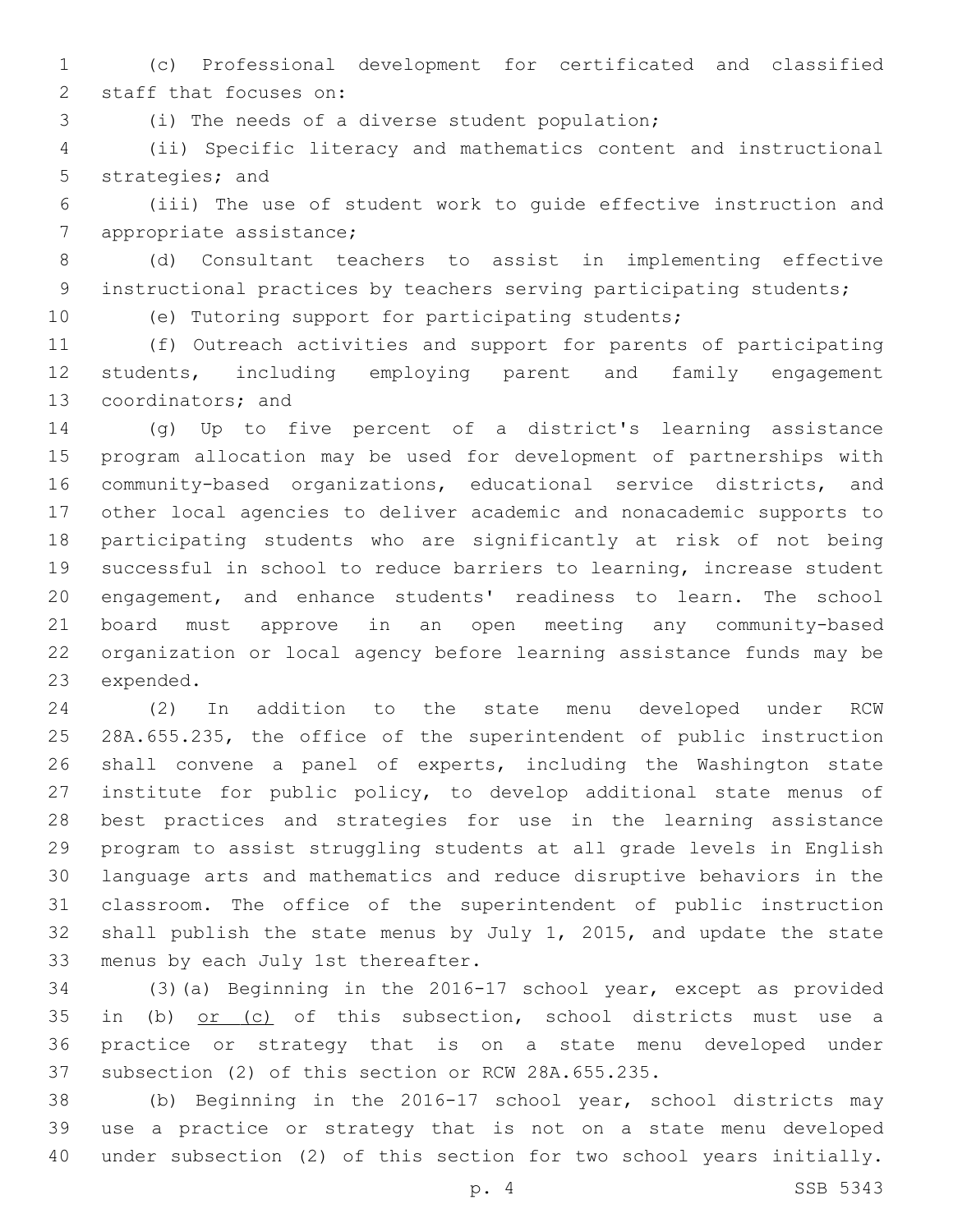If the district is able to demonstrate improved outcomes for participating students over the previous two school years at a level commensurate with the best practices and strategies on the state menu, the office of the superintendent of public instruction shall approve use of the alternative practice or strategy by the district for one additional school year. Subsequent annual approval by the superintendent of public instruction to use the alternative practice or strategy is dependent on the district continuing to demonstrate increased improved outcomes for participating students.

10 (c) ((Beginning in the 2016-17 school year, school districts may 11 enter cooperative agreements with state agencies, local governments, or school districts for administrative or operational costs needed to 13 provide services in accordance with the state menus developed under 14 this section and RCW 28A.655.235.)) School districts may expend a portion of the district's learning assistance program allocation on interventions for students identified as at risk of not graduating using the dropout early warning and intervention data system as defined in RCW 28A.175.074 that includes the data specified in section 203 of this act.

 (4) ((School districts are encouraged to implement best practices 21 and strategies from the state menus developed under this section and RCW 28A.655.235 before the use is required.

 $(5)$ )) School districts may use learning assistance program allocations to meet the screening and intervention requirements of RCW 28A.320.260, even if the student being screened or provided with supports is not eligible to participate in the learning assistance program. The learning assistance program allocations may also be used for school district staff trainings necessary to implement the 29 provisions of RCW 28A.320.260.

 **Sec. 202.** RCW 28A.175.074 and 2010 c 243 s 2 are each amended to 31 read as follows:

32 The definitions in this section apply throughout ((section  $3<sub>r</sub>$ ) chapter 243, Laws of 2010 and)) RCW 28A.165.035, 28A.175.075, and 34 section 203 of this act unless the context clearly requires otherwise.35

 (1) "Critical community members" means representatives in the local community from among the following agencies and organizations: Student/parent organizations, parents and families, local government, law enforcement, juvenile corrections, any tribal organization in the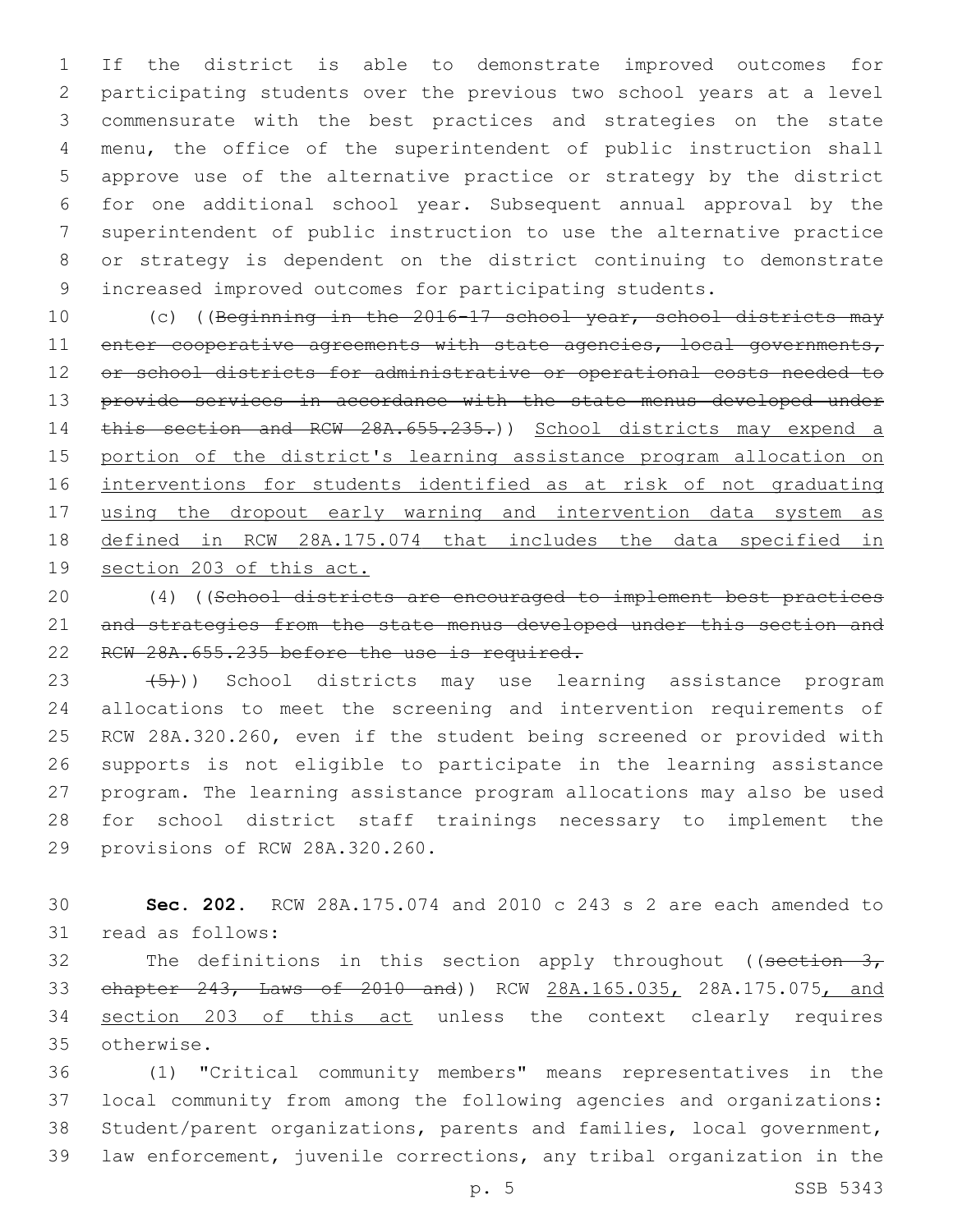1 local school district, the local health district, nonprofit and 2 social service organizations serving youth, and faith organizations.

3 (2) "Dropout early warning and intervention data system" means a 4 student information system that:

5 (a) Provides the data needed to conduct a universal screening to 6 identify students at risk of ((dropping out,)) not graduating;

7 (b) Tracks, at a minimum, real time data on attendance, behavior, 8 and course performance, such as grade point average, course grades, 9 and missing assignments;

10 (c) Includes user-friendly data displays designed to make it easy 11 for teachers and other school staff to enter data, collaborate, and 12 identify and track students who are at risk of not graduating;

13 (d) Requires the teacher of record to enter grades on a regular 14 and timely basis so that students, families, teachers, and 15 administrators can access up to date information on student progress 16 in courses;

17 (e) Catalogs student interventions  $((\tau$  and));

18 (f) Monitors student progress towards graduation; and

19 (g) Transfers relevant student data between schools as students 20 move to the next grade level or transfer schools.

21 (3) "K-12 dropout prevention, intervention, and reengagement 22 system" means a system that provides all of the following functions 23 and utilizes a dropout early warning and intervention data system in 24 supporting these functions:

 (a) Engaging in school improvement planning specifically focused on improving high school graduation rates, including goal-setting and action planning, based on a comprehensive assessment of strengths and challenges and prioritizing school-wide foundational preventions and 29 interventions;

 (b) Providing prevention activities including, but not limited to, emotionally and physically safe school environments, implementation of a comprehensive guidance and counseling model facilitated by certified school counselors, core academic 34 instruction, ((and)) career and technical education exploratory and preparatory programs, grade-level transition and seminar courses, and courses teaching basic life skills and building blocks for academic success, such as time management, study habits, note taking, personal 38 organization, and effective communication;

39 (c) Identifying vulnerable students at risk of not graduating 40 based on a dropout early warning and intervention data system;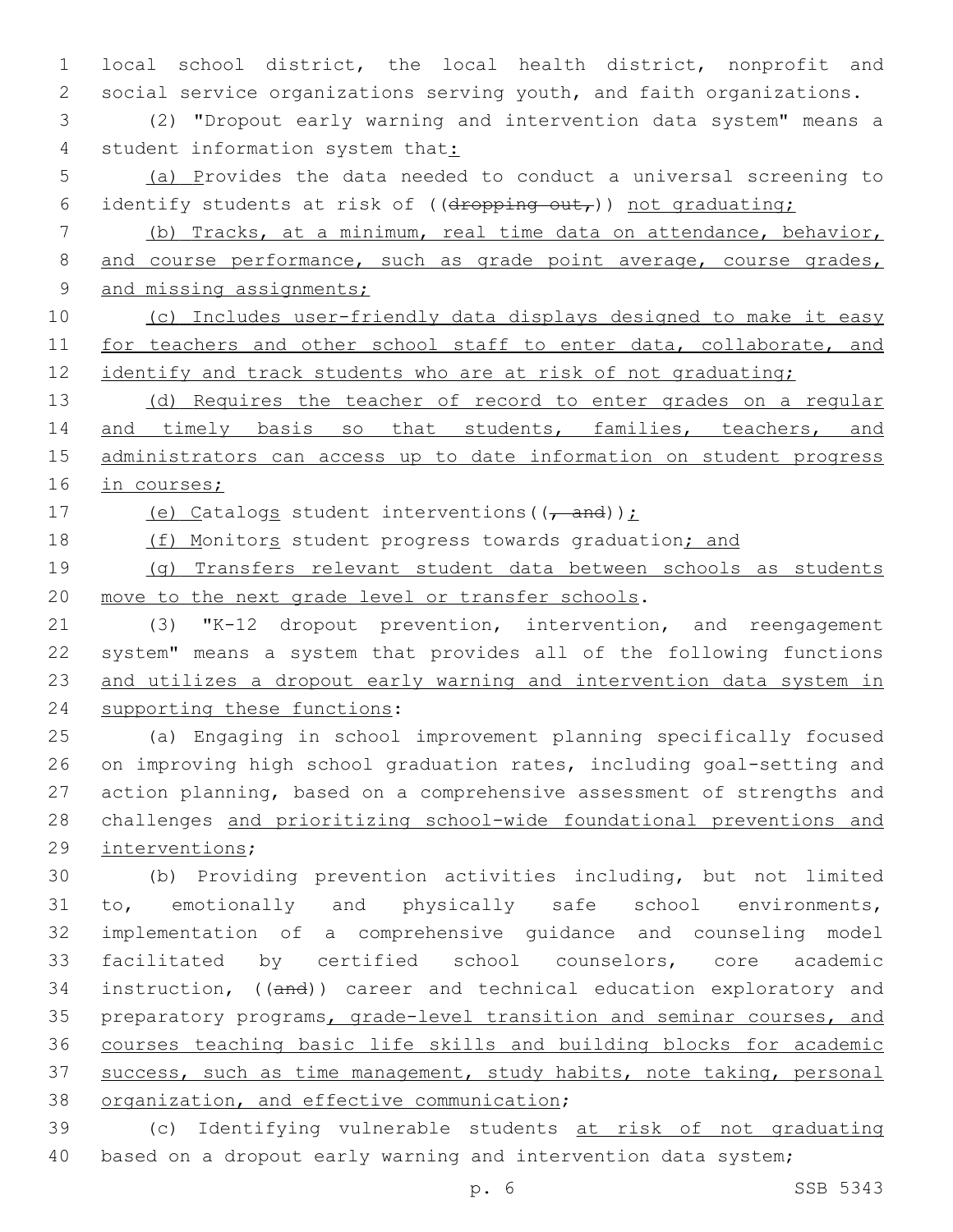(d) Timely academic and nonacademic group and individual interventions for vulnerable students based on a multitiered response to intervention model, including planning and sharing of information 4 at critical academic transitions;

 (e) Establishing success teams of teachers, counselors, administrators, instructional support staff, and family involvement coordinators within a common grade level tasked with implementing a dropout early warning and intervention data system for their grade level;

 (f) Assigning a team lead for a grade level's success team tasked 11 with managing the team, facilitating team meetings, and driving continuous improvement;

13 (g) Providing time for success teams to collaborate twice a month 14 to identify vulnerable students who are at risk of not graduating, 15 assess individual student needs, plan supports, track progress, and make ongoing adjustments until a student is no longer at risk of not graduating;

 (h) Assigning a specific staff member for each vulnerable student 19 who is off track as the adult responsible for engaging with the student and the student's parents or guardians, ensuring supports are 21 planned and implemented, and progress is monitored until a student is 22 no longer at risk of not graduating;

 (i) Providing graduation coaches, mentors, certified school counselors, and/or case managers for vulnerable students identified as needing a more intensive one-on-one adult relationship;

 $((\text{#}))$  (j) Establishing and providing staff to coordinate a school/family/community partnership that assists in building and implementing a K-12 dropout prevention, intervention, and 29 reengagement system;

30  $((+q))$   $(k)$  Providing rigorous credit retrieval or reentry 31 activities including, but not limited to, summer school; ((and

 (h) Providing alternative educational programming including, but not limited to, credit retrieval and online learning opportunities))

 (l) Ongoing professional development for teachers, 35 administrators, and other school staff on best practices related to dropout early warning and intervention data systems and a multitiered response to intervention models and other dropout prevention, intervention, and reengagement practices, including coaching for success team leads and members; and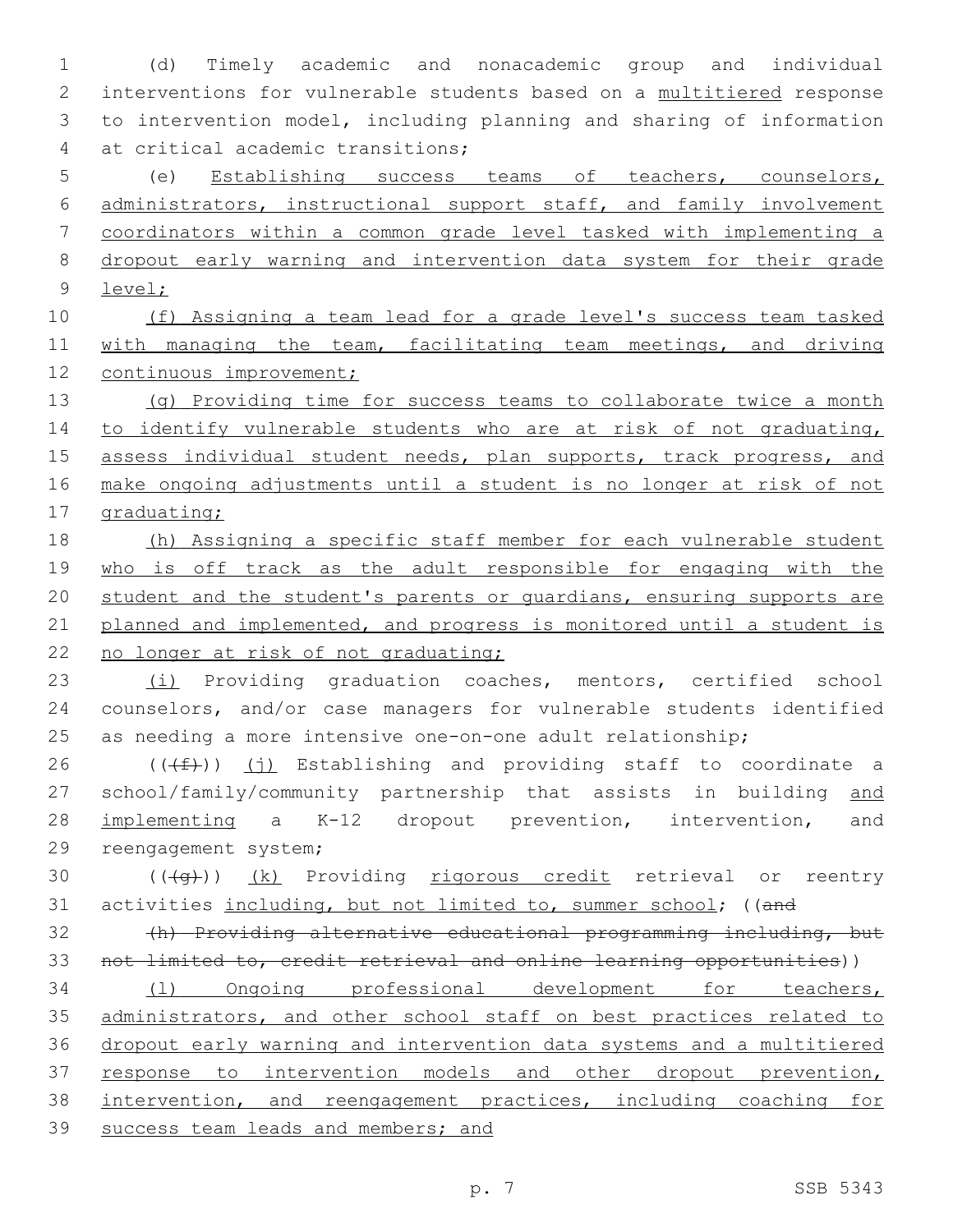1 (m) Providing evidence-based strategies for improving school-wide 2 and individual student attendance rates including, but not limited 3 to, attendance coaches. 4 (4) "School/family/community partnership" means a partnership 5 between a school or schools, families, and the community, that 6 engages critical community members in a formal, structured 7 partnership with local school districts in a coordinated effort to 8 provide comprehensive support services and improve outcomes for 9 vulnerable youth. 10 (5) "Vulnerable students" means students who are: 11 (a) In foster care( $(\tau)$ ); 12 (b) Involved in the juvenile justice system $((\tau))$ ; 13 (c) Receiving special education services under chapter 28A.155 14 RCW( $(\tau)$ ) in accordance with an individualized education plan or 504 15 plan; 16 (d) Migrant students; 17 (e) Recent immigrants( $(\tau)$ ); 18 (f) English language learners; 19  $(q)$  Homeless( $(\tau)$ ); 20  $(h)$  Emotionally traumatized( $(\overline{f} - \overline{f} + \overline{f} + \overline{f})$ ); 21 (i) Facing behavioral health issues( $(\tau)$ ); and 22  $(j)$  Students deemed at((-))risk of school failure as identified 23 by a dropout early warning data system or other assessment. 24 NEW SECTION. **Sec. 203.** A new section is added to chapter 25 28A.175 RCW to read as follows: 26 (1) By the 2021-22 school year, each school district must use a 27 dropout early warning and intervention data system, as defined in RCW 28 28A.175.074, to identify students, beginning with students in grade 29 five or earlier, who require additional supports or who are at risk 30 of not graduating from high school. At a minimum, a school district's 31 dropout early warning and intervention data system must measure 32 attendance, behavior, and course performance. School districts may 33 also use additional information to make the determination that a 34 student is at risk of not graduating from high school or requires

 (2)(a) By the 2021-22 school year, each school district must have in place and be using a K-12 dropout prevention, intervention, and reengagement system, as defined in RCW 28A.175.074, for students in the first year of middle school and the first year of high school.

35 additional supports.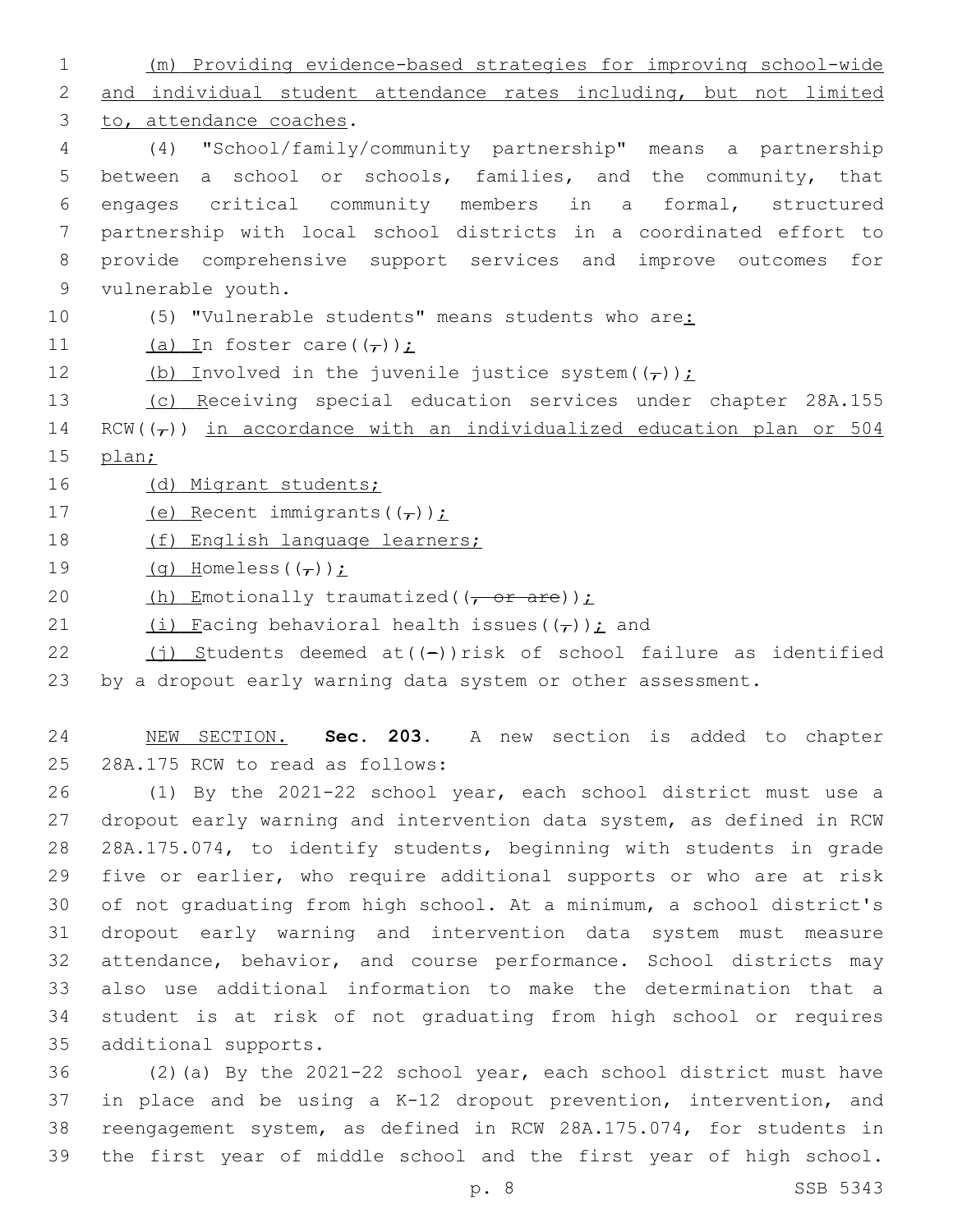School districts must implement these systems as soon as applicable in these grades, even if other system functions are still under 3 development.

 (b) Beginning in the 2021-22 school year and every two years thereafter, by September 1st, each school district must submit a report to the superintendent of public instruction that provides evidence of all the functions included in the definition of the K-12 dropout prevention, intervention, and reengagement system as defined 9 in RCW 28A.175.074.

 (3) School districts are encouraged to use the needs assessment from the Washington integrated student supports protocol, developed by the center for the improvement of student learning within the office of the superintendent of public instruction, in accordance with the protocol framework established in RCW 28A.300.139. School 15 districts may use the protocol to:

 (a) Evaluate school-wide needs and plan corresponding 17 interventions, supports, and improvements;

 (b) Assess individual needs of students identified under 19 subsection (1) of this section; and

(c) Plan personalized supports for students.20

 (4) The superintendent of public instruction may develop rules and provide implementation guidelines and technical support for 23 school districts to implement this section.

 (5) School districts must annually report to the office of the superintendent of public instruction: The number of students identified as at risk through their dropout early warning and intervention data system; and the number of students who returned to being on track over the course of the school year. The office of the superintendent of public instruction must report this data on the school report card at the school level and disaggregated by the 31 subgroups listed in RCW 28A.300.042.

 (6) Subject to funds appropriated specifically for this purpose, the office of the superintendent of public instruction shall allocate funds to middle and high schools to support the professional development of success teams implementing a K-12 dropout prevention, intervention, and reengagement system, collaboration time for success 37 teams, and coaching for success team leads.

 (7) Subject to the availability of amounts appropriated for this specific purpose, the office of the superintendent of public instruction, in partnership with the educational service districts,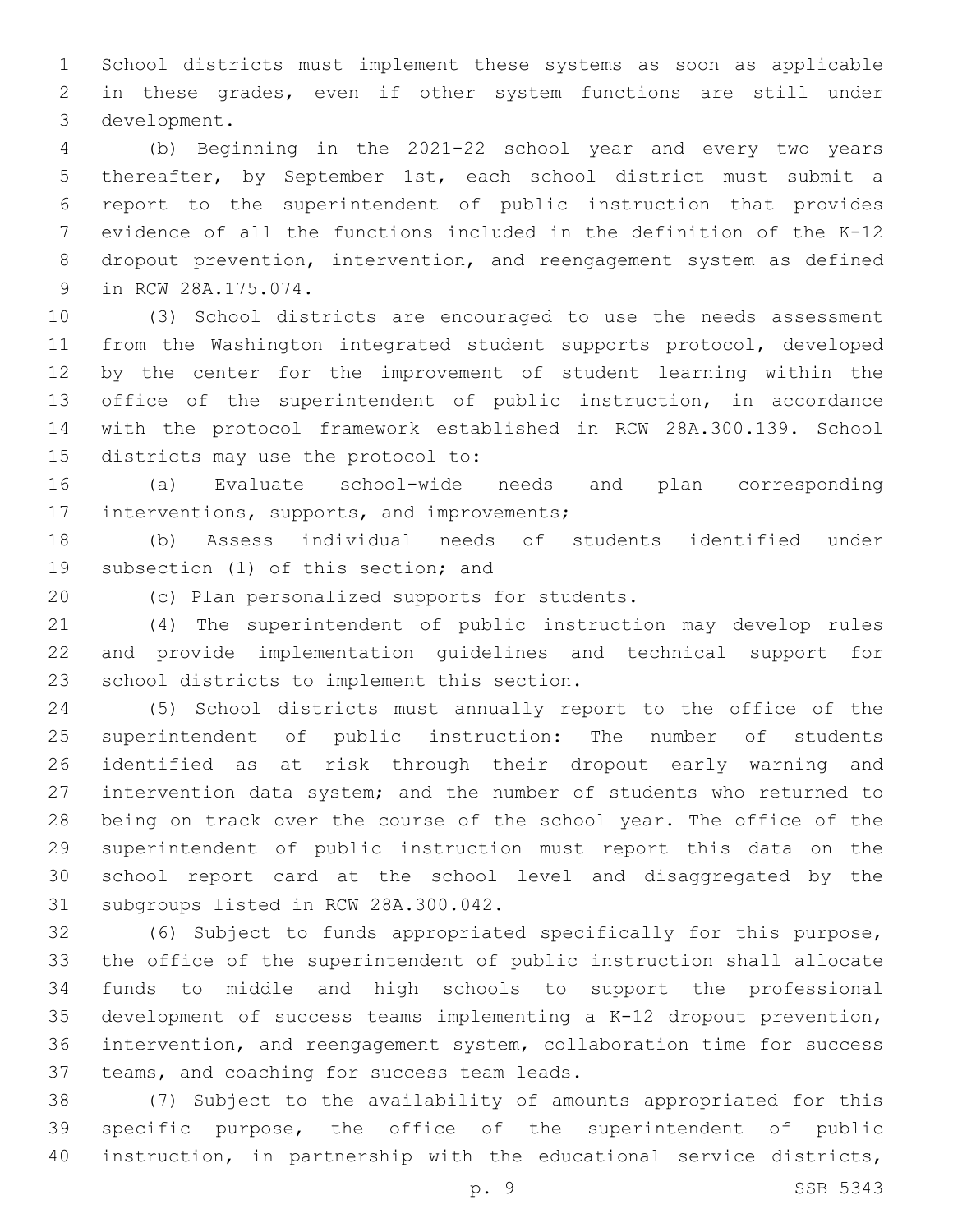shall design and administer a statewide implementation support system to support middle and high schools in meeting the requirements of this section. The support system must focus on building local capacities in data literacy, multitiered support systems, student attendance improvement strategies, and other identified needs through professional development, coaching, and other supports.

## **PART III**

## **HIGH SCHOOL AND BEYOND PLANS**

 **Sec. 301.** RCW 28A.230.090 and 2018 c 229 s 1 are each amended to 10 read as follows:

 (1) The state board of education shall establish high school 12 graduation requirements or equivalencies for students, except as provided in RCW 28A.230.122 and except those equivalencies established by local high schools or school districts under RCW 28A.230.097. The purpose of a high school diploma is to declare that 16 a student is ready for success in postsecondary education, gainful employment, and citizenship, and is equipped with the skills to be a 18 lifelong learner.

 (a) Any course in Washington state history and government used to fulfill high school graduation requirements shall consider including information on the culture, history, and government of the American Indian peoples who were the first inhabitants of the state.

 (b) The certificate of academic achievement requirements under RCW 28A.655.061 or the certificate of individual achievement requirements under RCW 28A.155.045 are required for graduation from a public high school but are not the only requirements for graduation.

 (c)(i) Each student must have a high school and beyond plan to 28 quide the student's high school experience and ((prepare)) inform 29 course taking aligned with the student's goals for postsecondary 30 education  $((\theta \cdot \hat{r}))$ , career training  $((\theta \cdot \hat{r}))$ , or other pathways 31 after graduation.

 (ii) A high school and beyond plan must be initiated for each student during the seventh or eighth grade. In preparation for initiating that plan, each student must first be administered a 35 career interest and skills inventory.

 (iii) The high school and beyond plan must be updated to reflect high school assessment results in RCW 28A.655.070(3)(b) and to review transcripts, assess progress toward identified goals, and revised as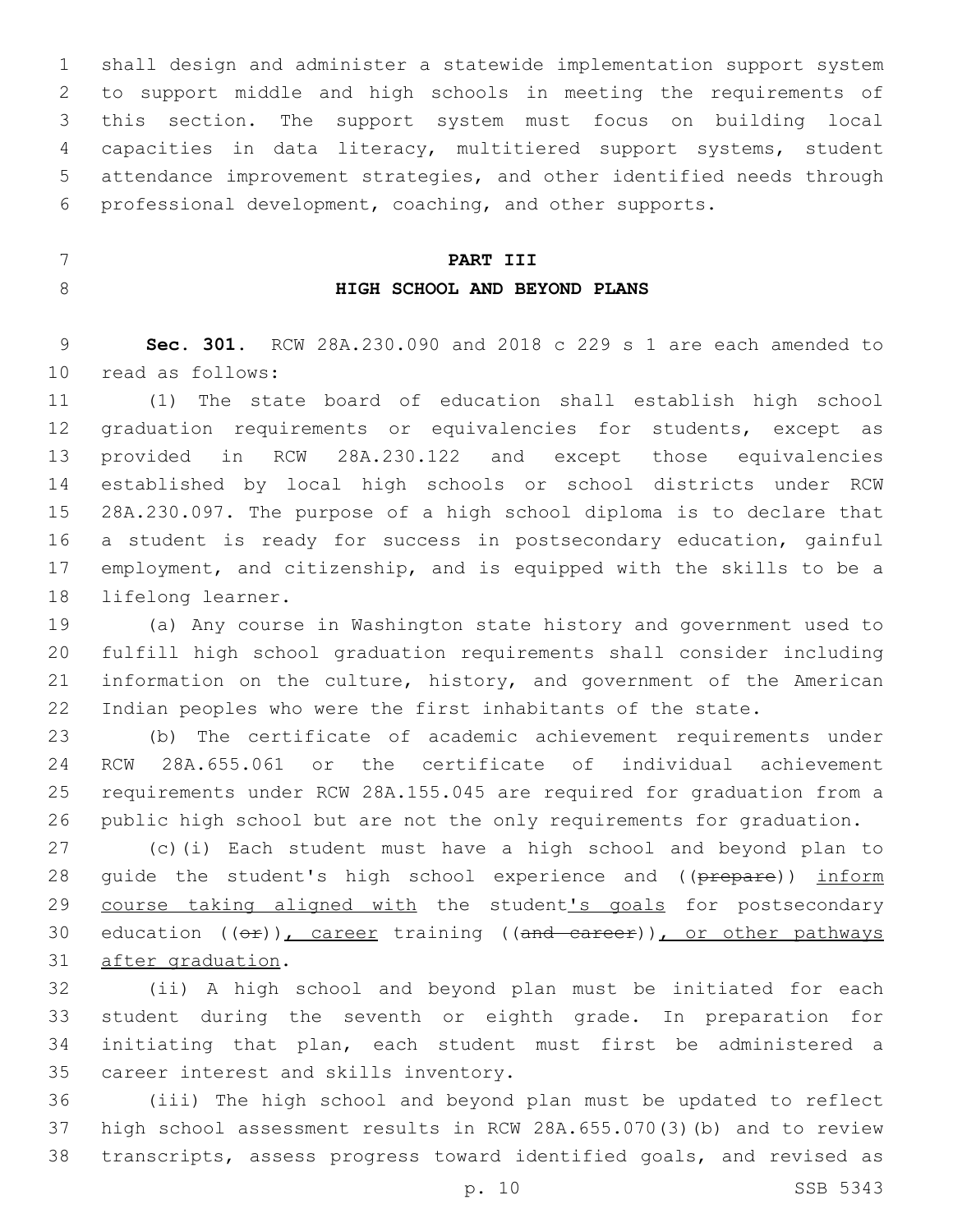necessary for changing interests, goals, and needs. The plan must 2 identify available interventions and academic support, courses, or both, that are designed for students who have not met the high school 4 graduation standard, to enable them to meet the standard. Each student's high school and beyond plan must also be updated to inform eleventh grade course taking. School districts must use the K-12 dropout prevention, intervention, and reengagement system as defined in RCW 28A.175.074 and as required under section 203 of this act, to inform updates to the high school and beyond plan for students in 10 their first year of high school. School districts are encouraged to involve parents and guardians in the process of developing and updating the high school and beyond plan, and the plan must be provided to the students' parents or guardians in their native language if that language is one of the two most frequently spoken non-English languages of students in the district. Nothing in this subsection (1)(c)(iii) prevents districts from providing high school and beyond plans to parents and guardians in additional languages 18 that are not required by this subsection.

 (iv) All high school and beyond plans must, at a minimum, include 20 the following elements:

 (A) Identification of career goals, aided by a skills and 22 interest assessment;

(B) Identification of educational goals;

 (C) Identification of dual credit programs and the opportunities 25 they create for students, including ((but not limited to)) eligibility for automatic enrollment in advanced classes under RCW 27 28A.320.195, career and technical education programs, running start programs, and college in the high school programs;

 (D) Information about the college bound scholarship program 30 established in chapter 28B.118 RCW;

(E) A four-year plan for course taking that:31

 (I) Includes information about options for satisfying state and 33 local graduation requirements;

(II) Satisfies state and local graduation requirements;

 (III) Aligns with the student's secondary and postsecondary 36 goals;

 (IV) Identifies course sequences to inform academic acceleration options as described in RCW 28A.320.195, including dual credit 39 courses or programs ((and the opportunities they create for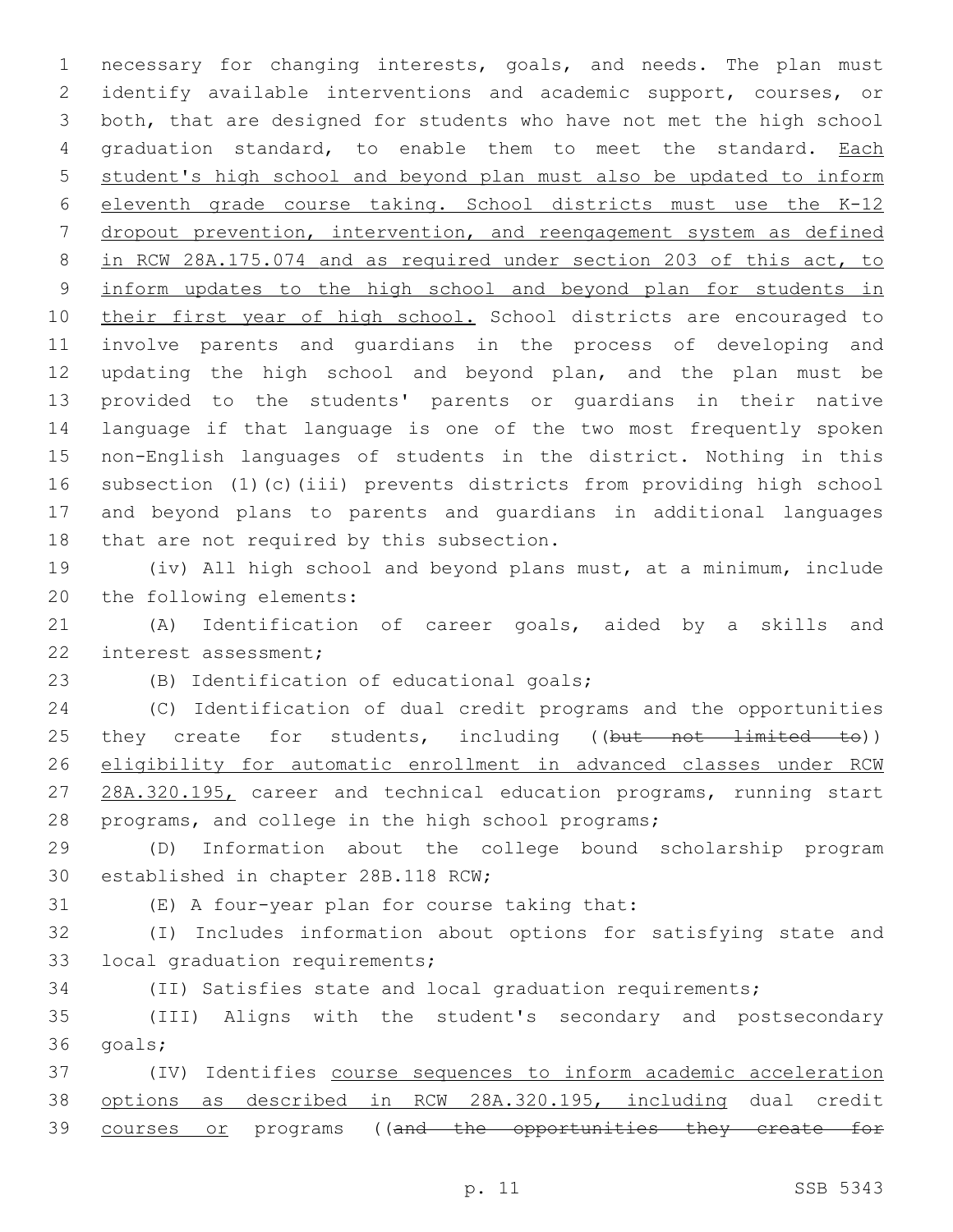students)) that are aligned with the student's high school and beyond 2 plan goals; and

 (V) Includes information about the college bound scholarship 4 program; and

 (F) By the end of the twelfth grade, a current resume or activity log that provides a written compilation of the student's education, any work experience, and any community service and how the school district has recognized the community service pursuant to RCW 9 28A.320.193.

 (d) Any decision on whether a student has met the state board's high school graduation requirements for a high school and beyond plan shall remain at the local level. Effective with the graduating class of 2015, the state board of education may not establish a requirement for students to complete a culminating project for graduation. A district may establish additional, local requirements for a high school and beyond plan to serve the needs and interests of its 17 students and the purposes of this section.

 (e)(i) The state board of education shall adopt rules to implement the career and college ready graduation requirement proposal adopted under board resolution on November 10, 2010, and revised on January 9, 2014, to take effect beginning with the graduating class of 2019 or as otherwise provided in this subsection (1)(e). The rules must include authorization for a school district to waive up to two credits for individual students based on unusual circumstances and in accordance with written policies that must be adopted by each board of directors of a school district that grants diplomas. The rules must also provide that the content of the third credit of mathematics and the content of the third credit of science may be chosen by the student based on the student's interests and high school and beyond plan with agreement of the student's parent or guardian or agreement of the school counselor or principal.

 (ii) School districts may apply to the state board of education for a waiver to implement the career and college ready graduation requirement proposal beginning with the graduating class of 2020 or 2021 instead of the graduating class of 2019. In the application, a school district must describe why the waiver is being requested, the specific impediments preventing timely implementation, and efforts that will be taken to achieve implementation with the graduating class proposed under the waiver. The state board of education shall grant a waiver under this subsection (1)(e) to an applying school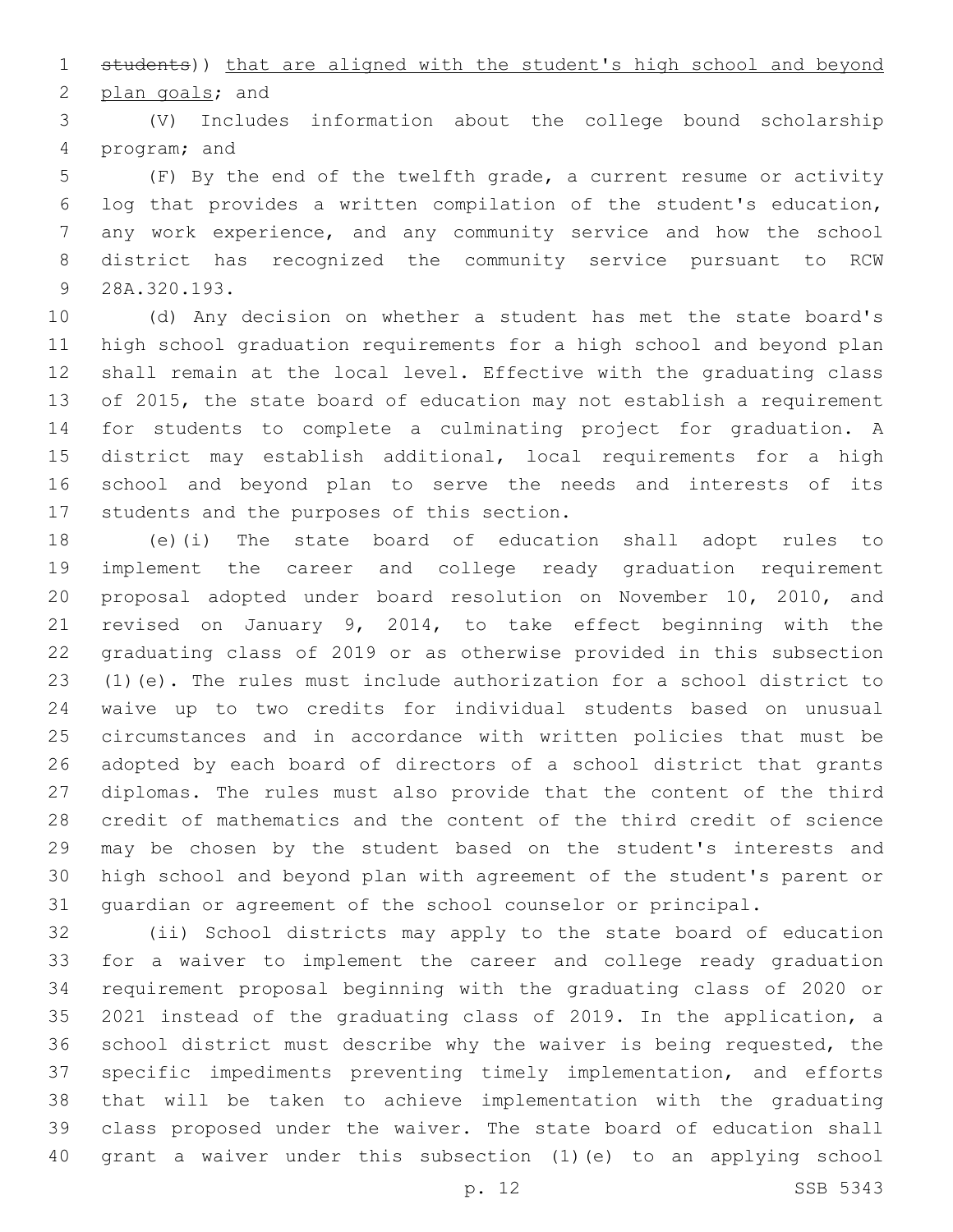district at the next subsequent meeting of the board after receiving 2 an application.

 (iii) A school district must update the high school and beyond plans for each student who has not earned a score of level 3 or level 4 on the middle school mathematics assessment identified in RCW 28A.655.070 by ninth grade, to ensure that the student takes a mathematics course in both ninth and tenth grades. This course may include career and technical education equivalencies in mathematics 9 adopted pursuant to RCW 28A.230.097.

 (2)(a) In recognition of the statutory authority of the state board of education to establish and enforce minimum high school graduation requirements, the state board shall periodically reevaluate the graduation requirements and shall report such findings to the legislature in a timely manner as determined by the state 15 board.

 (b) The state board shall reevaluate the graduation requirements for students enrolled in vocationally intensive and rigorous career and technical education programs, particularly those programs that lead to a certificate or credential that is state or nationally recognized. The purpose of the evaluation is to ensure that students enrolled in these programs have sufficient opportunity to earn a certificate of academic achievement, complete the program and earn the program's certificate or credential, and complete other state and 24 local graduation requirements.

 (c) The state board shall forward any proposed changes to the high school graduation requirements to the education committees of the legislature for review. The legislature shall have the opportunity to act during a regular legislative session before the changes are adopted through administrative rule by the state board. Changes that have a fiscal impact on school districts, as identified by a fiscal analysis prepared by the office of the superintendent of public instruction, shall take effect only if formally authorized and funded by the legislature through the omnibus appropriations act or 34 other enacted legislation.

 (3) Pursuant to any requirement for instruction in languages other than English established by the state board of education or a local school district, or both, for purposes of high school graduation, students who receive instruction in American sign language or one or more American Indian languages shall be considered to have satisfied the state or local school district graduation

p. 13 SSB 5343